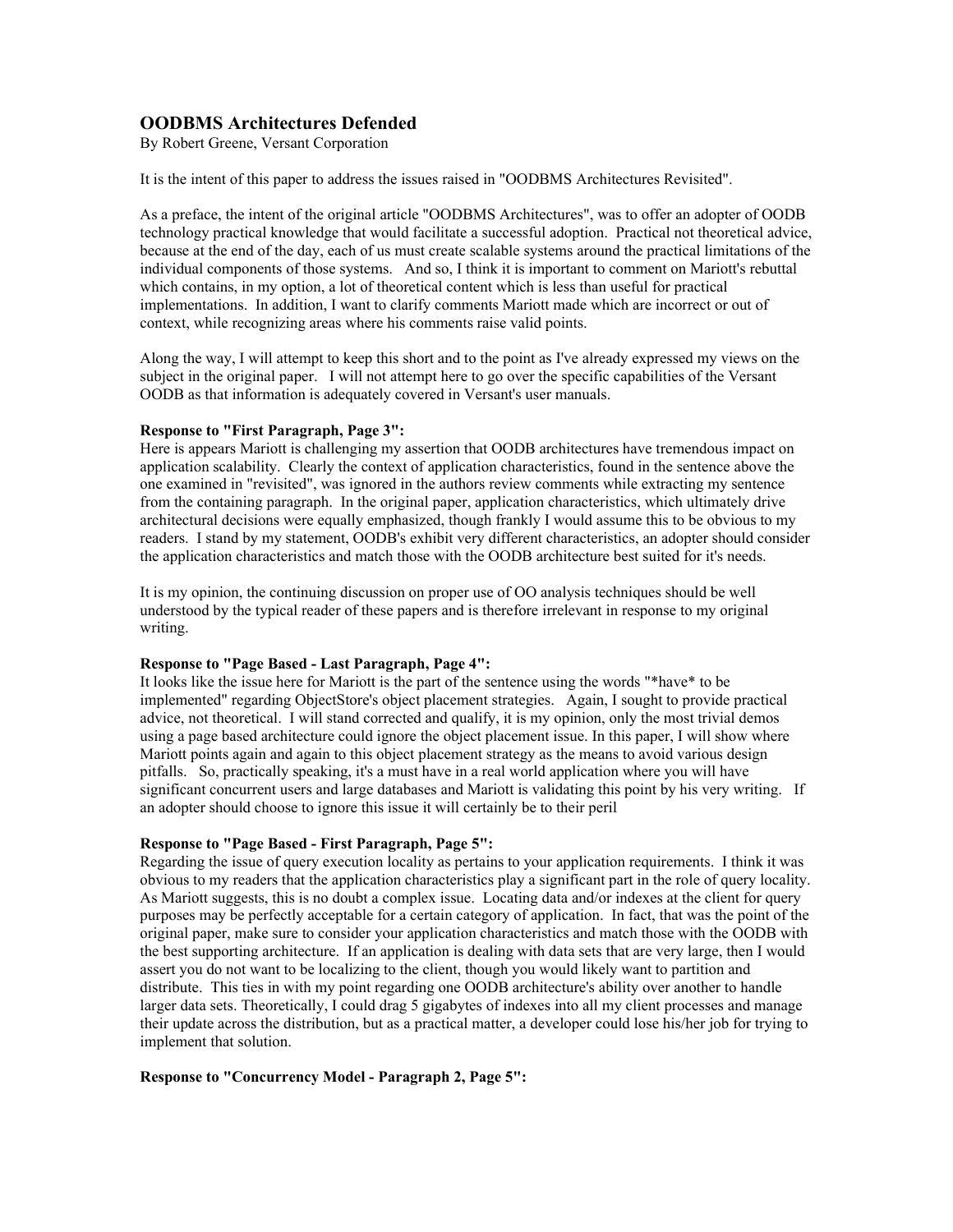Apparently, Objectivity and Versant have the capability to relax ACID properties, but ObjectStore does not have this ability. So, I stand corrected. What was Mariott's point here anyway, when in the ensuing sentence I continued by stating that my discussions were centered around proper ACID behavior. The quoted sentence "*updates will always cause lock coordination and cache consistency operations"* was taken out of context by Mariott.

Clearly, what was meant here, in context, was that a TRANSACTION which will exhibit ACID properties and is doing UPDATES will require lock coordination and cache consistency operations. If we are talking about individual operations within a transaction, then there are lots of possibilities. To that end, I'm not sure what was Mariott's point about millions of objects needing to be locked and the impact of that in the object based architecture. In a practical implementation, the GateKeeper locking pattern would be used in these cases. For example, if the only access to the thousands of atoms that make up a molecular compound are through the compound, then I only need to lock the compound, not the atoms. I recall in the early days of relational databases where various vendors made similar arguments about lock granularity, and now a decade later all dominant vendors implement record level locking. I would not suggest that this topic is complete from either my example nor Mariott's. However, contrary to the authors assertion, I did not *"omit"* information regarding application locking semantics. Even an optimistic locking transaction requires transitional locks to get a logically consistent snap shot. Exploring all the possibilities here would result in a book, of which a number have already been written.

In a further quote from the author, *"Greene also fails to observe that in page based systems where you really need object level locking you can simply place an object on a page by itself."* Well then I guess I also forgot to talk about wasted space within pages when storing a 20byte object on a 4,096 byte page, memory consumption implications in the address translation process, wasted bandwidth moving essentially hollow pages across the network ..... all so you can have a granular lock in a page based architecture. I will let the reader decide here what is practical versus theoretical.

## **Response to "Page-Concurrency - Paragraph 2, Page 6":**

With regard to locking semantics and implications for highly concurrent applications. A quote from Mariott, *"Greene maintains that this presents a potential problem. How serious is this in reality?"* Well now I guess that really depends on whether or not you've used that -not required- object placement strategy and of course, even the author points this out! While the rest of this section is a great explanation of how ObjectStore's locking might get impacted by CRUD operations and how their -not required- clustering and object placement strategies can be used to avoid the negative impact, when Mariott offers that *"In realworld systems, most database access typically consists of 'mostly read' scenarios",* he must be referring to his experience.

#### **Response to "Concurrency Model Implications - First Paragraph, Page 7":**

It appears to me, Mariott is assuming he's used a great -not required- object placement strategy. When the author states, *"Greene also fails to note here that the same thrashing can occur at the object level in systems which use object-level locking",* he is incorrect. I did not state this, because if the object based architecture has this conflict, it is handled in a lock request queue in the server and it is not required to communicate callbacks to all clients who have that object cached as is required in the page server. I again was offering practical advice illustrating the importance of placement strategies in the page based architecture which is why I followed with the unquoted *"Applications which have relatively fixed models, well segmented into an independent cluster, with mostly non-conflicting updates, will generally do best in page and container based architectures".*

## **Response to "Concurrency Model Implications - Paragraph 3, Page 7":**

The author states, *"What Greene fails to note here is that server centric systems, such as Versant, can quickly exhibit scalability issues as the number of users increase because much of the processing has to occur on the server",* which is completely incorrect. That is the behavior of a relational system which only uses query to access all data and is the center point for my use of the term "balance" in the original paper. Relational databases do everything (query) in the server process, some OODB architectures, like ObjectStore's, are opposite to that approach and do everything in the client process, Versant and it's object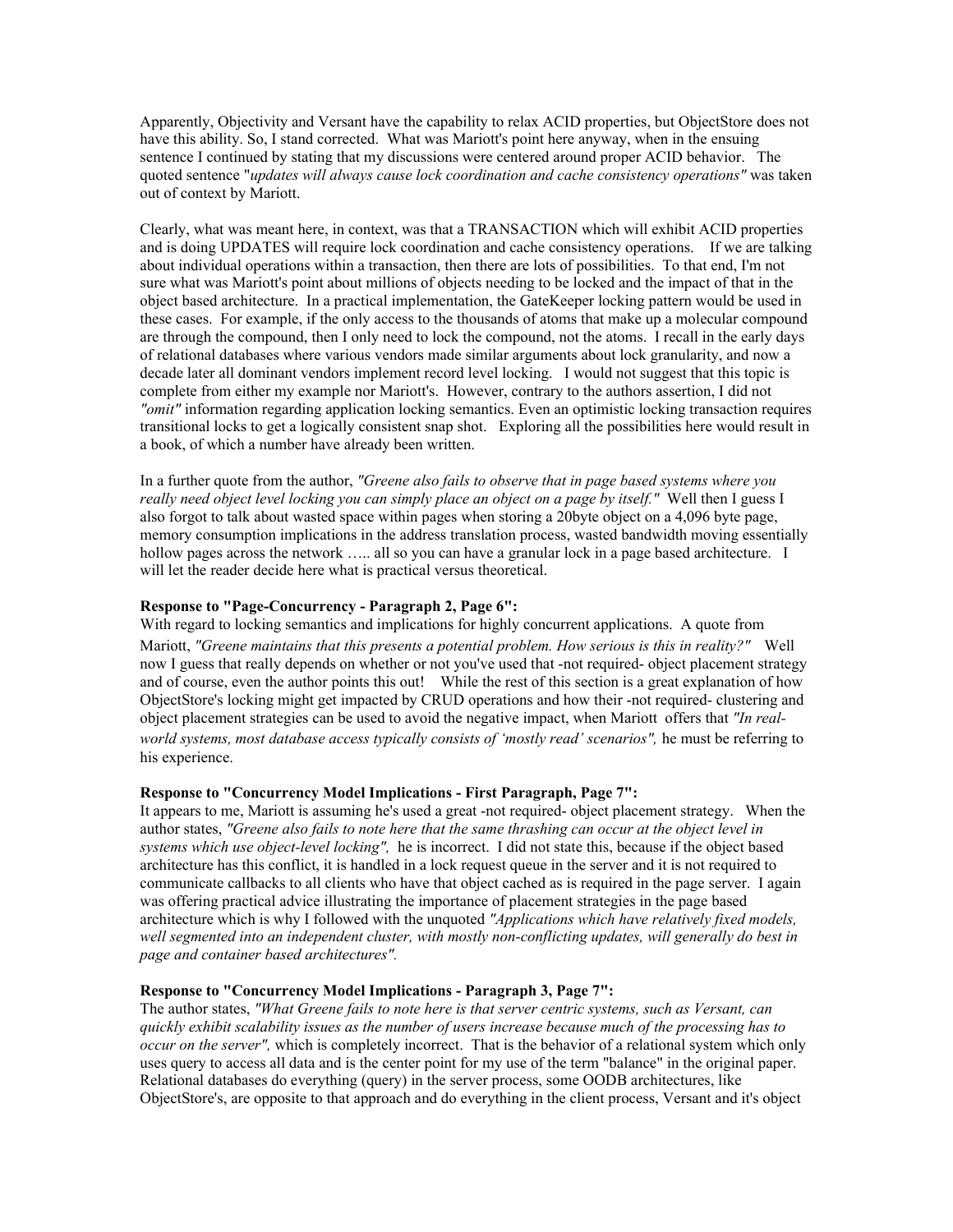based architecture strikes a "balance" and does server side queries with client side navigation and caching. A Versant developer uses query only to initiate a use case, bringing in key objects related to others needed in the transaction. Then related information is navigated to on a lazy load or prefetch basis without using query processing. I will also point out that the initiating query is not "required" and that named roots can be used to immediately navigate, but experience has shown that real world applications cannot be over simplified and need both of these techniques.

I would have seriously thought Mariott, an expert in OODB's, would have realized Versant has these navigation capabilities and as such I question the motivation of his discussion on this topic. I do agree with Mariott's point that *"which is best will heavily depend on the context"*. Again, that was the whole point of the original paper, understand your application characteristics and pick the right OODB architecture that matches its requirements. I simply want adopters to succeed, not to fool them into thinking a particular OODB is ALWAYS the best. I will not get into specific implementation possibilities like distributed parallel queries as these topics are well covered in Versant manuals.

#### **Response to "Network Model Implications - Paragraph 3, Page 9":**

Again, the author talks about using those -not required- object placement strategies to solve the problem.

#### **Response to "Network Model Implications - Paragraph 2, Page 10":**

Again, those -not required- placement strategies come to the rescue.

## **Response to "Network Model Implications - Paragraph 4, Page 10":**

With regard to Mariott's assertion that the object based implementation is not the best suited for large scale highly concurrent user applications, due to server side bottlenecks and small object locking. I already explained that Versant uses navigation not query as the primary means of object access. I've also stated that there are many locking patterns found in numerous texts to address the small object issue and I won't even begin to start talking about optimistic locking transactions where timestamps instead of locking are used for consistency, there is another book somewhere on these topics. That being said, just to be clear, I did not say that queries, when defined, don't need to be well thought out, indexed, optimized, etc to provide best results. However, I am assuming in the original writing the reader knows these basics of databases access.

# **Response to "Page Query - Last Paragraph , Page 11":**

With respect to page-based query execution behavior. I agree that this statement did not consider the indexed case and was an oversight on my part. That being said, I would rephrase with the addendum: "if indexed, all the index pages need to get loaded across the network and once the query is executed and results determined, those pages holding results which where not previously loaded across the network would now be loaded across the network on access to objects in the result set and that would result in many objects which did not really satisfy the query getting transferred across the network". And contrary to the authors assertion, I do know that ObjectStore uses indexes, as I quote the problems of index maintenance in the page based architecture as a drawback to it's design in the section titled "Query Model Implications". Based on Mariott's comments, it appears he must have missed that section.

Further, to quote the Author, *"However, contrast this with a server-centric architecture where all the queries must be run on the server machine, there is little option to distribute these queries out and exploit the genuine parallelism of multiple machines when this make sense"* Of course, I've already pointed out that Versant does not exhibit the same characteristics as relational databases in this area, but in addition it is worth pointing out that Versant is perfectly capable of treating many physical databases, running on different machines, as a single logical entity which can be queried in a parallel, so apparently there is more than a little option. I will assume that the author is simply not familiar with the specifics of the Versant OODB. I will revisit this capability in more detail later in this paper.

#### **Response to "Object Query - Paragraph 2, Page 12":**

I am not sure the relevance of Mariott's lesson on object oriented programming as a rebuttal to my original paper. Perhaps, I should have mentioned the word "optimizer" in the Page-Query section. I certainly did not mean to imply that what ever query facilities exist across the various vendors could not be optimized.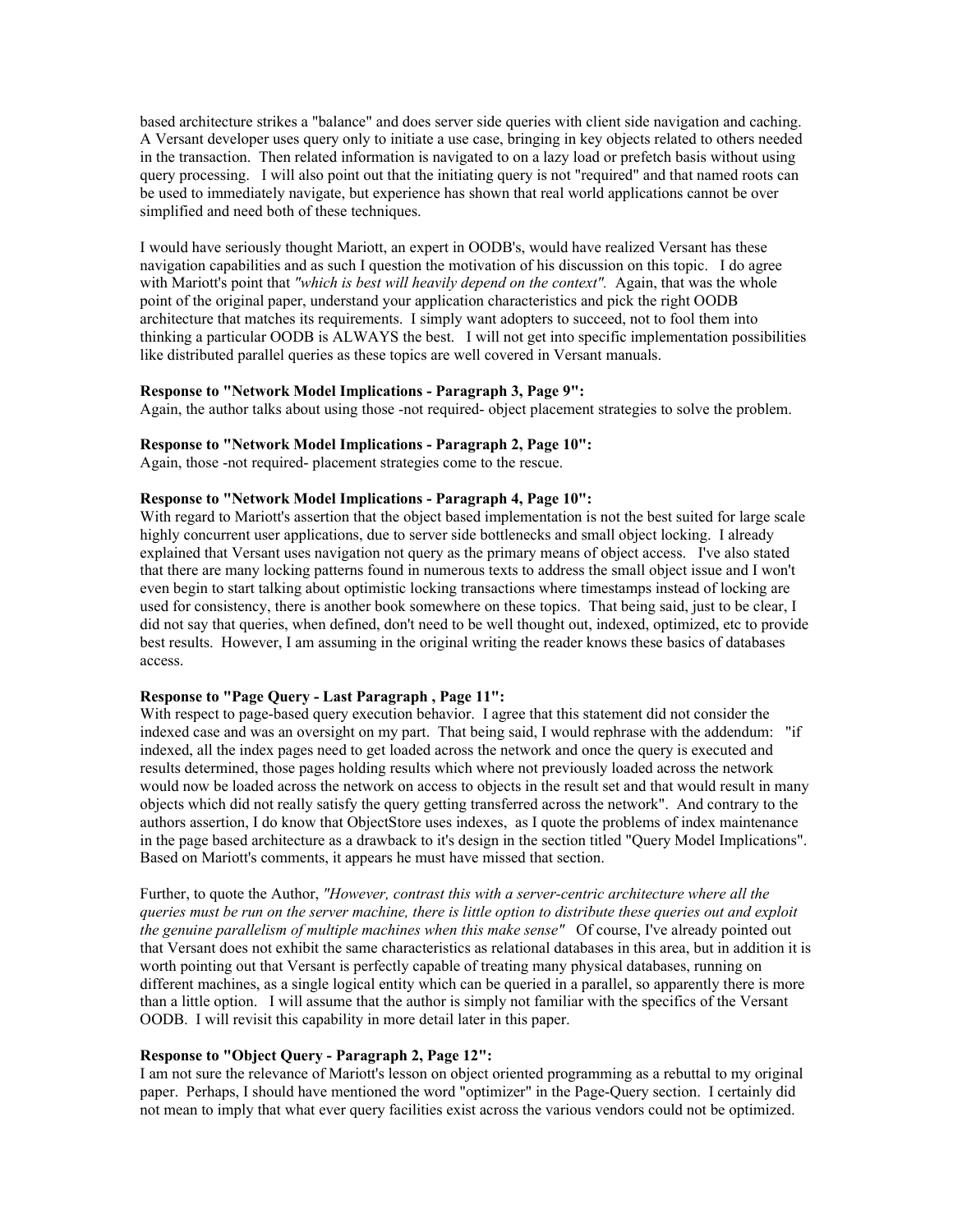Otherwise, the rest of this section is an excellent overview on how ObjectStore query works, though I would not confuse the use of an STL collection as an excuse for client side query. Native language structures and multiple model patterns can indeed provide excellent navigational tools to avoid query and whether or not they are based on indexes and/or query semantics is yet another topic.

In no way did I suggested, as Mariott asserts, that the page based architecture could not use multiple threads. With regard to parallel distributed queries, I was not referring to taking data from a single physical database and spreading it across multiple clients for query execution, I was referring to having a single client being able to query across multiple physical databases. The issue was one of transferring needless information to clients simply to perform a query and get back a few qualified objects. So, the case that was interesting, was when I have lots of data ( billions of instances ), distributed across many physical databases ( or even 1 for that matter ), and being able to ask a simple qualified question and get a couple objects back, from which I would start navigating while performing the use case logic. What I was saying is that it would suck to have to move those billions of instances ( ok, or their indexes ) out to a bunch of client machines where each operates on a segment of that data and then returns the results to what ( I don't believe ObjectStore provides remoting of queries across client processes ) and then to actually use the results and again if not already loaded have to load the pages across the network transferring some objects that did not even satisfy the query. Of course, that last part, transferring needless objects, might have been an advantage, if I had used that -not required- object placement strategy and my ensuing use case needed them.

## **Response to "Query Model Implications - Paragraph 4, Page 12":**

To clarify my treatment of navigational access, which Mariott claims is *"not addressed adequately".* The original paper's intent was to point out major differences between OODB's and other than the semantics of implementation, navigation is one thing they all do very well. I mean very well in the sense that the efficiency with all implementations using essentially statically defined relationships as opposed to dynamically defined relationships ( calculated JOINS ) in relational technology. I saw no reason to go into this topic, it is well covered in all vendor manuals.

It is my option, the author questioning the importance of the query model in "*calls into question the implications of the query model as a whole",* exhibits a serious lack of understanding about the value in such a tool for efficiently entering a use case. The query model, it's implementation, it's efficiency, make a huge difference as the data sets involved in an application get larger. The lack of appreciation for this supports my assertion that the page based architecture is the least suited to handle large data applications. Otherwise, most of this section is a nice treatment of the value of navigation in ALL OODB's.

It does appears that I was incorrect in stating that there was NO WAY to access objects not contained in query capable collections. So, I stand corrected, it seems in ObjectStore you can load all objects of a class into your client and start scanning through them until you find the ones of interest. However, the practical reality, not theoretical, is that despite the "possibilities" as described by Mariott in this section, if you try to download a page based implementation today, you will not be able to do a server side query, meaning you will have to load extraneous info to the client to proceed. Further, if you are going to do anything in a practical way from a performance perspective or memory perspective, then your objects better be in one of their query capable indexed collections, otherwise you will have to load tons of information to your client to do a sequential scan searching for your objects of interest. I will let the reader think about how this impacts basic reporting requirements.

The debate about non-model referenced objects needing automatic garbage collection, ala the behavior of a virtual machine runtime, gets religious in nature and is difficult to discuss without a dedicated paper. I think it would suffice to say that many industry luminaries go as far as to say that data should "never" be deleted. In fact, a luminary from Microsoft made this very statement in the Expert Panel on Objects And Databases at the 2007 OOPSLA Conference.

With regard to parallel execution of queries across multiple physical nodes, it is difficult for me to ascertain from Mariott's text if I am in fact wrong in my statement. If I am wrong, then I would say that it must be left up to the application developer to design this behavior rather than something ObjectStore does out of